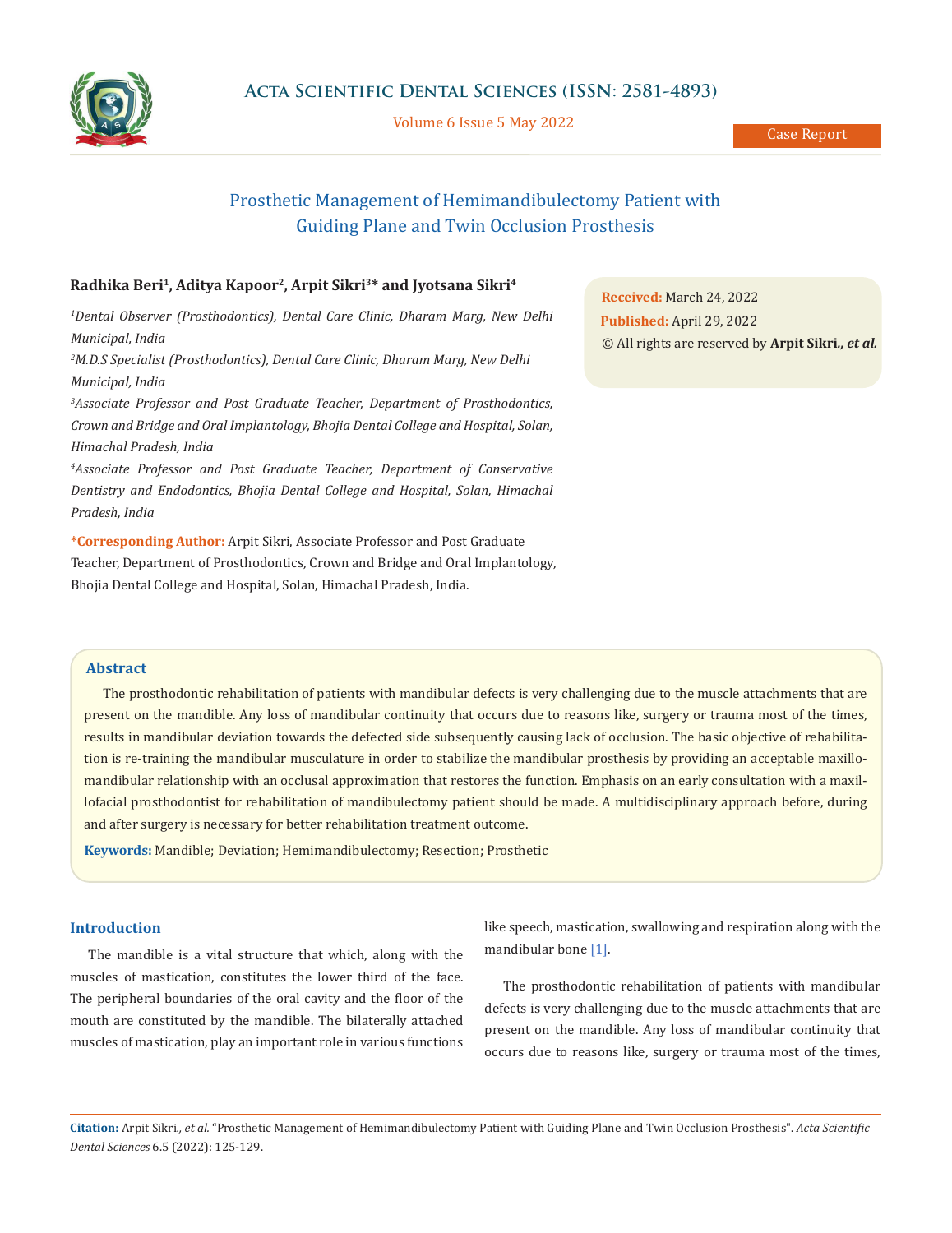results in mandibular deviation towards the defected side subsequently causing lack of occlusion. Unlike the dentulous patients, edentulous patients are difficult to retrain mandibular movement and many times may never achieve proper maxillomandibular relationships for optimum mastication and appearance [2].

We present a case of a partially edentulous hemimandibulectomy patient who reported for replacement of his missing teeth after 2 years of cancer therapy. Initially when the patient was evaluated from a prosthetic point of view indicated poor prognosis. This article describes fabrication of twin occlusion prosthesis for the maxillary arch in hemi-mandibulectomy patient in order to attain occlusion for maximal masticatory efficiency.

#### **Case Report**

A 55-year-old male patient with maxillary and mandibular partial edentulousness reported to the Department of Prosthodontics, Dental Care Clinic, Dharam Marg, Delhi, India with a chief complaint of difficulty in eating and speaking due to loss of multiple teeth. The patient gave a history of pain along with swelling on the lower left side of the jaw 2 years back, which was later diagnosed as squamous cell carcinoma of the left mandibular alveolus region which also involved the left ramus of the mandible, this may have been caused due to the patient being a chronic tobacco chewer since 40 years.

When the medical history of the patient was recorded, it was revealed that resection of the tumor with left hemimandibulectomy without disarticulation was surgically done 2 years back. On extraoral examination, facial asymmetry with deviation of mandible to the left side was seen. On intraoral examination, 22 to 26 and 32 to 37 were found to be missing, causing it to be classified under Kennedy's Class II division of partially edentulous arches. The patient had reduced mouth opening to 11 mm which made impression making difficult for prosthetic rehabilitation. On clinical examination of the surgical wound, substantial amount of cicatricial tissue (Figure 1), the natural teeth that were present in both the arches had compromised periodontal support with generalized gingival recession and attrition of the tooth surface.

Treatment options that were available for the particular case were surgical reconstruction or rehabilitation by prosthesis, or a combination of both. Since the patient had undergone radiation therapy, the option of surgical reconstruction was not feasible. Also, on observation it was found that guiding the mandible towards the normal side in order to attain occlusion was difficult due to the large amount of fibrosis. Hence, the treatment plan thus formulated was to improve mastication with the help of twin occlusion prosthesis.

Implant reconstruction of the defect was also one of the treatment options; however, the patient's low financial status and refusal to undergo any surgical treatment rendered this option futile. Hence, the patient's mandible was manually guided into centric occlusion gradually without any excessive force being applied. A maxillary guided inclined plane with twin occlusion was fabricated to meet the needs of the patient's opposing mandibular acrylic partial denture.

## **Procedure**

The preliminary impressions of the maxillary and mandibular arches were made with the use of irreversible hydrocolloid and polyvinyl siloxane of putty viscosity respectively. Primary casts were poured and were utilized for construction of acrylic custom trays. Secondary rubber based impressions were made after border molding with Type II compound in order to obtain the master casts. For jaw relation wax occlusal rims were fabricated on top of self-cure acrylic resin denture base with the help of the master casts so obtained. The articulation on a semi adjustable articulator was done. This was followed by acrylic teeth arrangement of mandibular and maxillary semi anatomic acrylic teeth (Figure 2). Try in was carried out with a completed set of double rows of posterior teeth which was placed on the left palatal surface of the maxilla, that guided the deviated mandible into occlusion (Figure 3). Following dewaxing, using lost wax technique, the maxillary and mandibular prosthesis is acrylised (Figure 4). After processing, the maxillary guided inclined plane prosthesis with twin occlusion and mandibular acrylic prosthesis were inserted (Figure 5). Post insertion, the patient was first trained with the guided prosthesis in order for him to get use to the prosthesis and was advised not to carry out mastication on the defected side. Follow-up evaluation after 3 months revealed that the patient was both functionally and psychologically satisfied.

# **Discussion**

The reasons for segmented resected mandible is dependent on several factors  $[2,3]$ , with many associated problems altering the prosthetic prognosis [3,4]. However, the four significant factors

126

**Citation:** Arpit Sikri*., et al.* "Prosthetic Management of Hemimandibulectomy Patient with Guiding Plane and Twin Occlusion Prosthesis". *Acta Scientific Dental Sciences* 6.5 (2022): 125-129.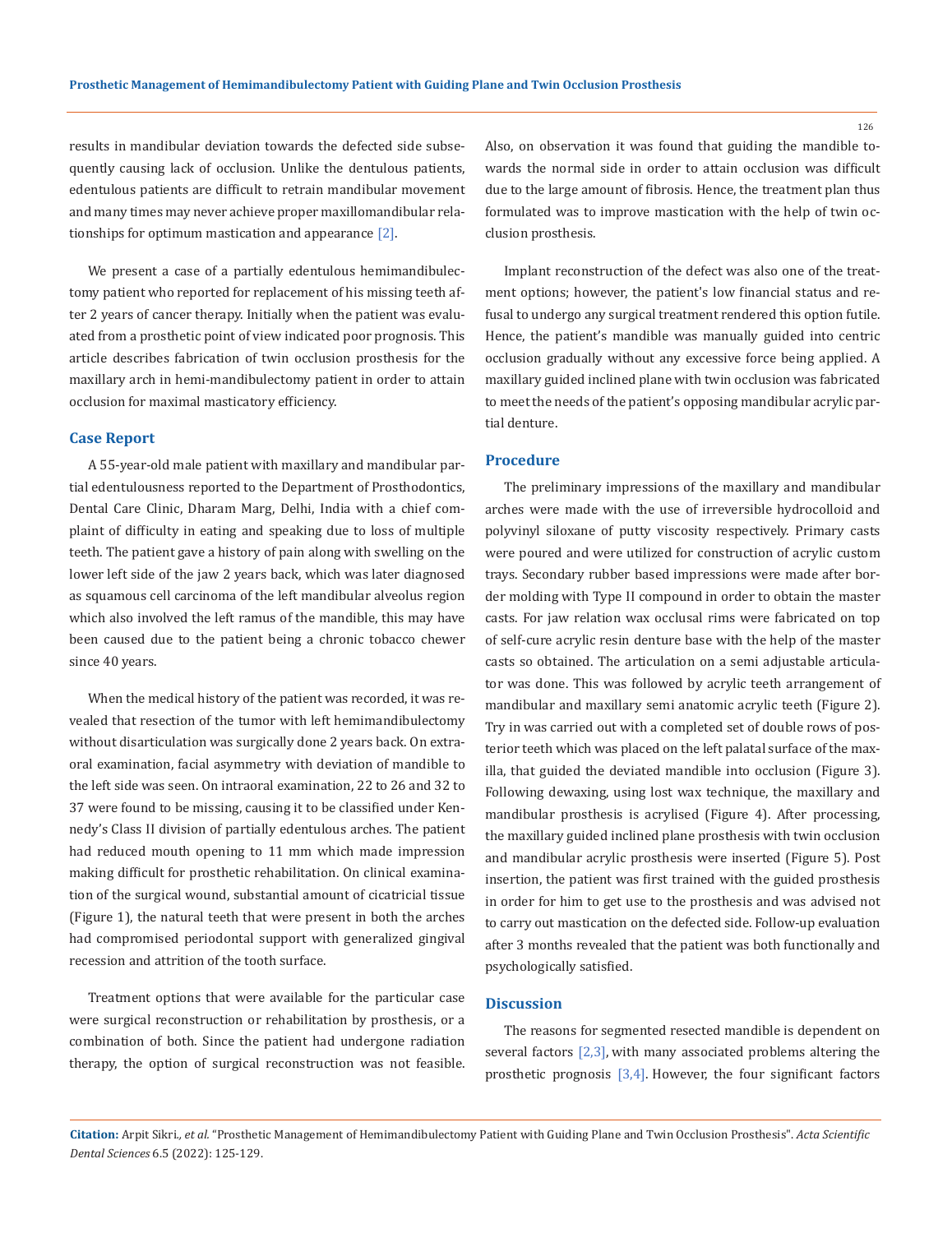

**Figure 1:** Intra oral view showing residual tissue.



**Figure 4:** Acrylised maxillary and mandibular prosthesis.



**Figure 2:** Acrylic teeth arranged on the wax rims and try in.



**Figure 5:** Insertion of the prosthesis.



Figure 3: Deviated mandible is guided into occlusion with the help of the teeth.

that affect the amount of prosthetic rehabilitation include the site of surgery and it's extent, the effects of radiation therapy, number and condition of teeth that are present and the psychological impact on the patient post surgery [5]. The basic objective of rehabilitation is re-training the mandibular musculature in order to stabilize the mandibular prosthesis by providing an acceptable maxillo-mandibular relationship with an occlusal approximation that restores the function.

When surgical reconstruction following mandibulectomy is not a feasible option, reduction or elimination of mandibular deviation can be done with the help of various prosthesis[7-9].In the present case, a maxillary acrylic inclined guiding plane prosthesis was fabricated in order to assist the muscles to retrain, acrylic was chosen

**Citation:** Arpit Sikri*., et al.* "Prosthetic Management of Hemimandibulectomy Patient with Guiding Plane and Twin Occlusion Prosthesis". *Acta Scientific Dental Sciences* 6.5 (2022): 125-129.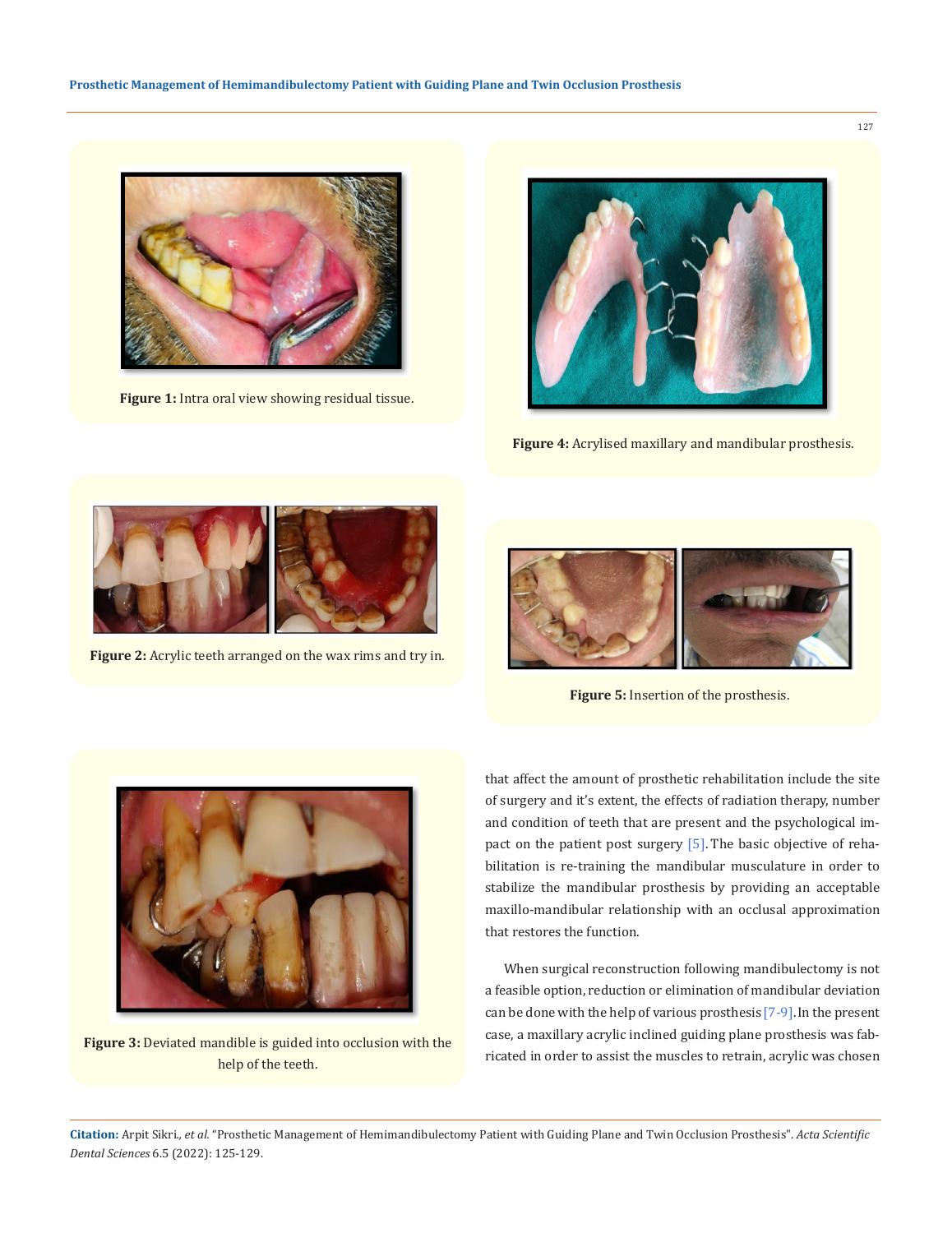as a material of choice as it provides a leeway for various adjustments. These adjustments are done over a period of time as and when the relationship of the mandible improves.

In order to attain an acceptable occlusal contact amongst the remaining natural teeth, a flat and wide twin occlusal table on the resected side was fabricated. This occlusal table aided in compensating for the deviation of the mandible. The twin occlusal prosthesis also provided for a surface against which the artificial teeth of the residual mandibular segment may occlude. This surface is inclined for a better occlusal relationship. By providing freedom in lateral movements, the lateral force was minimized, which in turn enhanced the stability of the mandibular prosthesis. The mandibular segment was oriented by deflecting the mandibular segment outwards. In order to achieve a functional occlusion position, the teeth slide over each other up till the incline that is formed by the second row of teeth in the prosthesis. The inner row helped in restoring the function whereas the outer row supported the cheek thus enhancing the esthetics [3,9,10].

After the mandible has been resected, the residual hard tissue structure i.e., the bony mandible and teeth has to articulate with the normal structures of the maxillary arch. Due to the deviation towards the resected side, the functional movements of the mandible and its occlusal proprioception are different from that of a normal non deviated and non surgically treated mandible. During mastication, the envelope of motion occurs on the surgically defected side  $[11]$ . There is a plane rotation that occurs as a result of loss of proprioception during occlusion, leads to uncoordinated movements of the mandible. When the force of closure increases, the residual mandible rotates through the frontal plane  $[12]$ . The primary cause for abnormal position of the mandible is due to the action of suprahyoid muscle and influence of contra lateral internal pterygoid muscle [11,13].

In the above case, in order to improve the symmetrical arc of closure physiotherapy was suggested to the patient which also assisted him in finding the centric occlusion position without manual guidance of the mandible.

The position might be subjected to change at a later date if the ability of the mandible to control its position improves or differs  $[14]$ . The management of a mandibulectomy patient is tough because achieving a reasonable occlusal scheme is an arduous task even by a skilled prosthodontist. However, a definitive and periodic clinical examination along with psychological support of the prosthodontist is required by these patients [14].

There should be contact between the patient and a maxillofacial prosthodontist that occurs before the surgery has been performed in order to properly examine, plan and fabricate training prosthesis which can be inserted either at the time of or shortly after the surgery so as to prevent muscle imbalance which leads to deviation of the mandible to an eccentric position and also reduce the pull of the contraction of the cicatricial tissue [15].

#### **Conclusion**

Emphasis on an early consultation with a maxillofacial prosthodontist for rehabilitation of mandibulectomy patient should be made. A multidisciplinary approach before, during and after surgery is necessary for better rehabilitation treatment outcome. An individualized physiotherapy along with the patient's cooperation is vital in achieving a good prosthetic rehabilitation. The present article describes the fabrication of a maxillary guided plane prosthesis with twin occlusion so as to guide the segmented mandible into a position that is most acceptable functionally. The positive mental attitude aided by physiotherapy helped the patient to overcome the limitations of prosthetic rehabilitation and gave us satisfactory results.

#### **Bibliography**

- 1. Pramod K Chahar., *et al*[. "Rehabilitation of hemi-mandibulec](https://www.ijcmsr.com/uploads/1/0/2/7/102704056/ijcmsr_190_v3_1.pdf)[tomy patient with twin occlusion prosthesis".](https://www.ijcmsr.com/uploads/1/0/2/7/102704056/ijcmsr_190_v3_1.pdf) *International [Journal of Contemporary Medicine Surgery and Radiology](https://www.ijcmsr.com/uploads/1/0/2/7/102704056/ijcmsr_190_v3_1.pdf)* 4.1 [\(2019\): A24-A26.](https://www.ijcmsr.com/uploads/1/0/2/7/102704056/ijcmsr_190_v3_1.pdf)
- 2. [Schneider RL and Taylor TD. "Mandibular resection guidance](https://pubmed.ncbi.nlm.nih.gov/3511245/)  prostheses: a literature review". *[Journal of Prosthetic Dentistry](https://pubmed.ncbi.nlm.nih.gov/3511245/)* [55.1 \(1986\): 84-86.](https://pubmed.ncbi.nlm.nih.gov/3511245/)
- 3. [Prakash V. "Prosthetic rehabilitation of edentulous mandibu](https://pubmed.ncbi.nlm.nih.gov/18797105/)[lectomy patient: A clinical report".](https://pubmed.ncbi.nlm.nih.gov/18797105/) *Indian Journal of Dental Research* [19 \(2008\): 257-260.](https://pubmed.ncbi.nlm.nih.gov/18797105/)
- 4. [Cantor R and Curtis TA. "Prosthetic management of edentu](https://pubmed.ncbi.nlm.nih.gov/5279015/)[lous mandibulectomy patients. I. Anatomic, physiologic, and](https://pubmed.ncbi.nlm.nih.gov/5279015/)  psychologic considerations". *[Journal of Prosthetic Dentistry](https://pubmed.ncbi.nlm.nih.gov/5279015/)* 25 [\(1971\): 446-457.](https://pubmed.ncbi.nlm.nih.gov/5279015/)

128

**Citation:** Arpit Sikri*., et al.* "Prosthetic Management of Hemimandibulectomy Patient with Guiding Plane and Twin Occlusion Prosthesis". *Acta Scientific Dental Sciences* 6.5 (2022): 125-129.